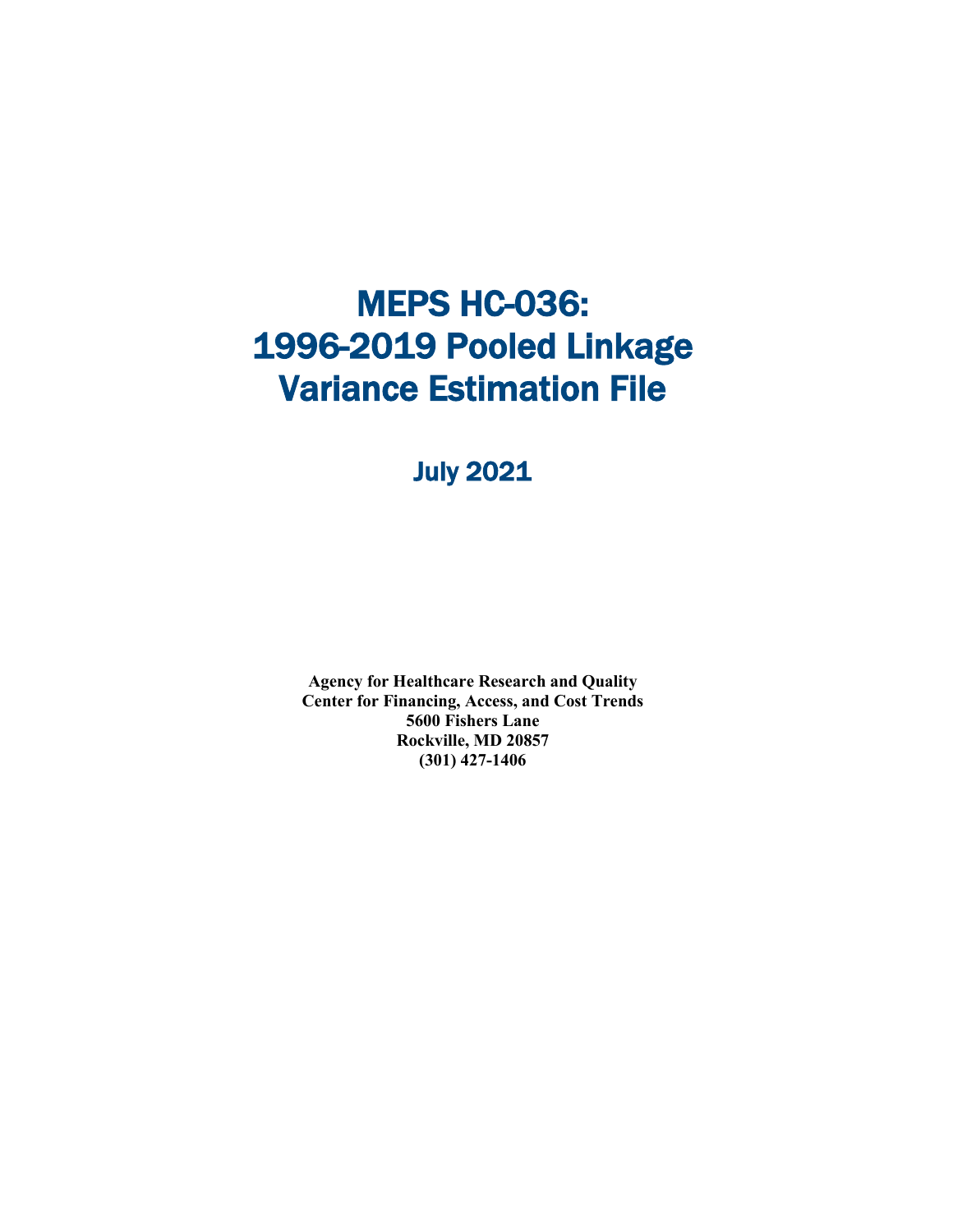### **Table of Contents**

| <b>B.</b>      |  |
|----------------|--|
|                |  |
|                |  |
|                |  |
| $\mathbf{C}$ . |  |
|                |  |
|                |  |
|                |  |
|                |  |
|                |  |
|                |  |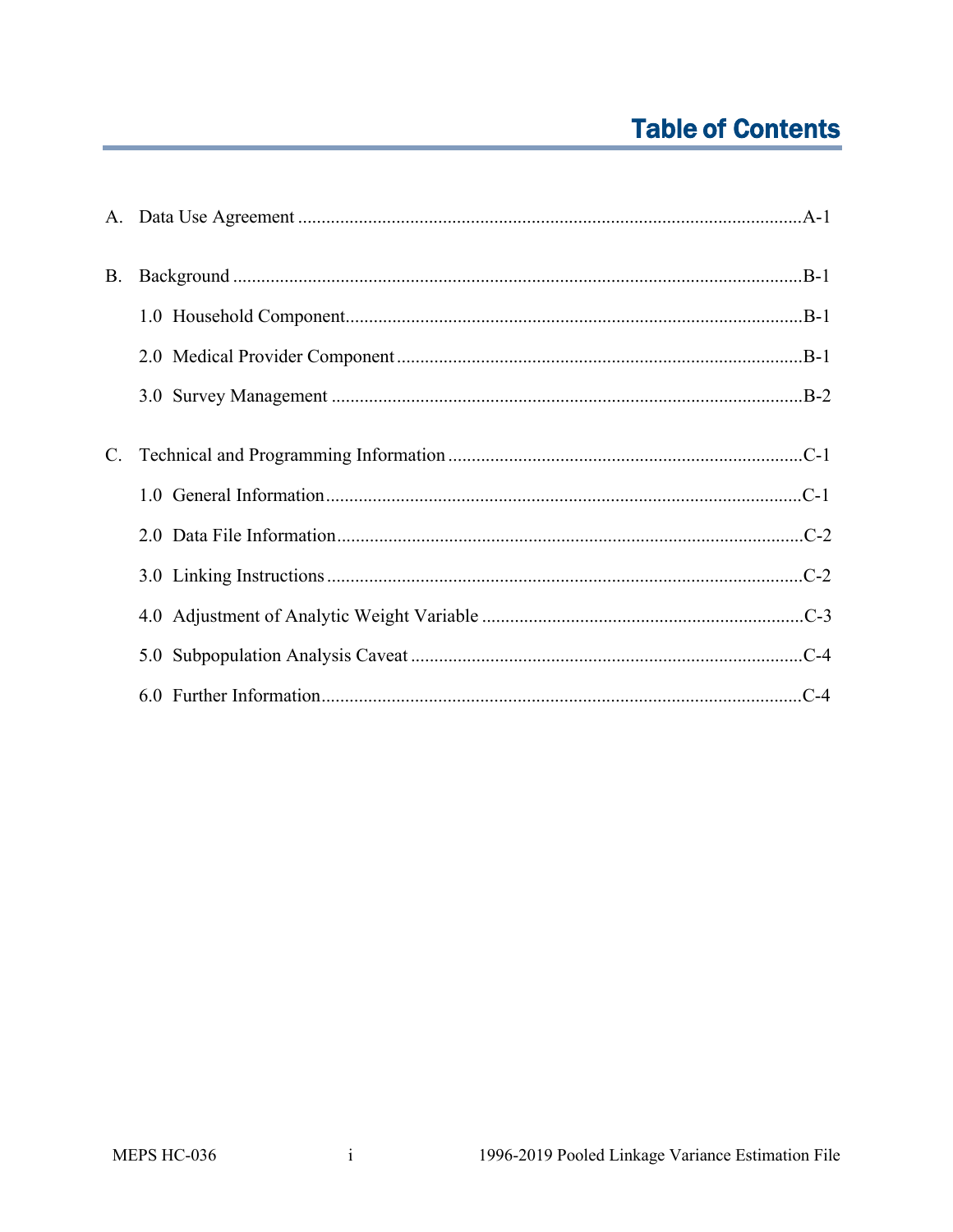# <span id="page-2-0"></span>A. Data Use Agreement

Individual identifiers have been removed from the micro-data contained in these files. Nevertheless, under sections 308 (d) and 903 (c) of the Public Health Service Act (42 U.S.C. 242m and 42 U.S.C. 299 a-1), data collected by the Agency for Healthcare Research and Quality (AHRQ) and/or the National Center for Health Statistics (NCHS) may not be used for any purpose other than for the purpose for which they were supplied; any effort to determine the identity of any reported cases is prohibited by law.

Therefore in accordance with the above referenced Federal Statute, it is understood that:

- 1. No one is to use the data in this data set in any way except for statistical reporting and analysis; and
- 2. If the identity of any person or establishment should be discovered inadvertently, then (a) no use will be made of this knowledge, (b) the Director Office of Management AHRQ will be advised of this incident, (c) the information that would identify any individual or establishment will be safeguarded or destroyed, as requested by AHRQ, and (d) no one else will be informed of the discovered identity; and
- 3. No one will attempt to link this data set with individually identifiable records from any data sets other than the Medical Expenditure Panel Survey or the National Health Interview Survey.

By using these data you signify your agreement to comply with the above stated statutorily based requirements with the knowledge that deliberately making a false statement in any matter within the jurisdiction of any department or agency of the Federal Government violates Title 18 part 1 Chapter 47 Section 1001 and is punishable by a fine of up to \$10,000 or up to 5 years in prison.

The Agency for Healthcare Research and Quality requests that users cite AHRQ and the Medical Expenditure Panel Survey as the data source in any publications or research based upon these data.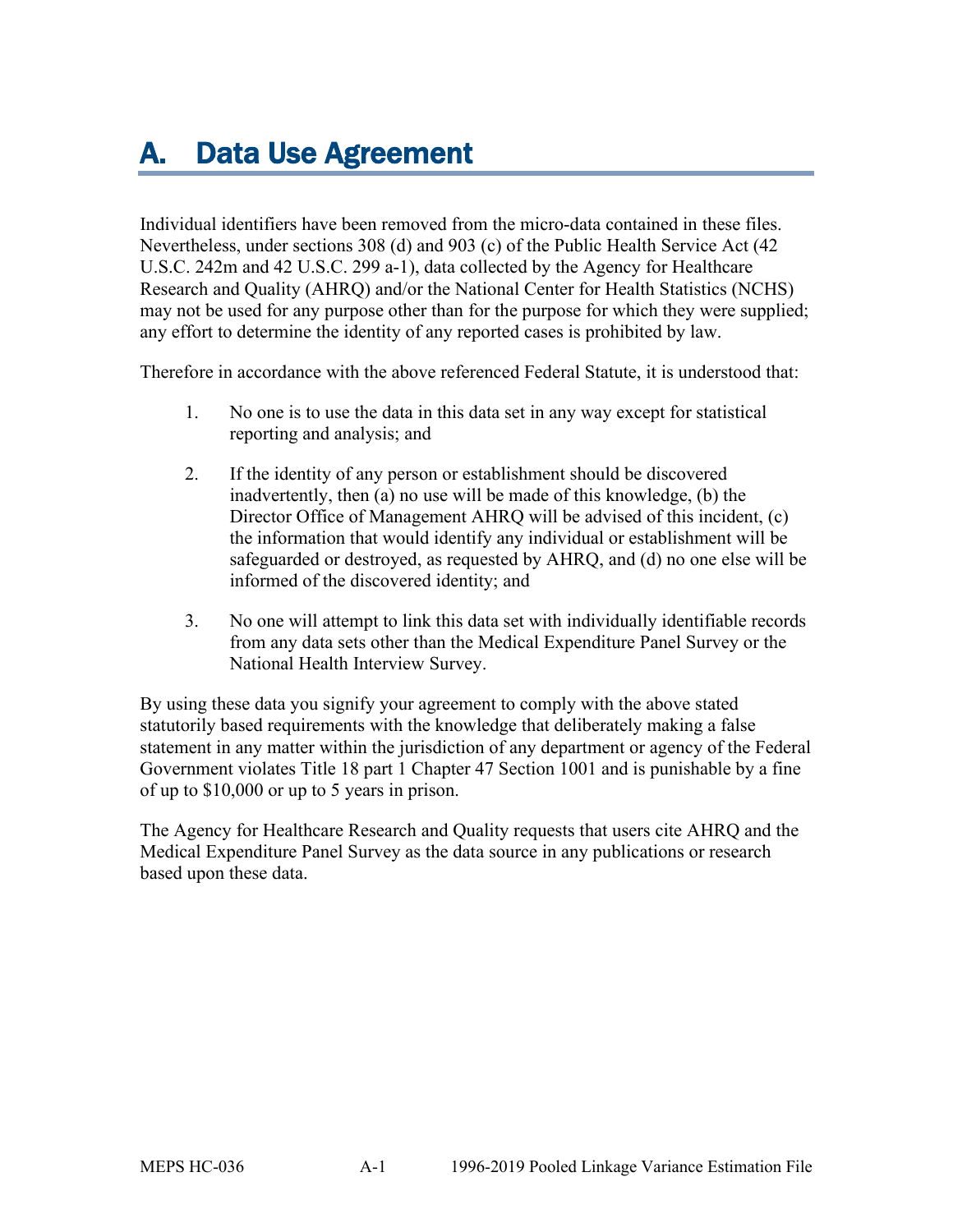## <span id="page-3-0"></span>B. Background

#### <span id="page-3-1"></span>1.0 Household Component

The Medical Expenditure Panel Survey (MEPS) provides nationally representative estimates of health care use, expenditures, sources of payment, and health insurance coverage for the U.S. civilian non-institutionalized population. The MEPS Household Component (HC) also provides estimates of respondents' health status, demographic and socio-economic characteristics, employment, access to care, and satisfaction with health care. Estimates can be produced for individuals, families, and selected population subgroups. The panel design of the survey, which includes 5 Rounds of interviews covering 2 full calendar years, provides data for examining person level changes in selected variables such as expenditures, health insurance coverage, and health status. Using computer assisted personal interviewing (CAPI) technology, information about each household member is collected, and the survey builds on this information from interview to interview. All data for a sampled household are reported by a single household respondent.

The MEPS-HC was initiated in 1996. Each year a new panel of sample households is selected. Because the data collected are comparable to those from earlier medical expenditure surveys conducted in 1977 and 1987, it is possible to analyze long-term trends. Each annual MEPS-HC sample size is about 15,000 households. Data can be analyzed at either the person or event level. Data must be weighted to produce national estimates.

The set of households selected for each panel of the MEPS HC is a subsample of households participating in the previous year's National Health Interview Survey (NHIS) conducted by the National Center for Health Statistics. The NHIS sampling frame provides a nationally representative sample of the U.S. civilian noninstitutionalized population and reflects an oversample of blacks and Hispanics. In 2006, the NHIS implemented a new sample design, which included Asian persons in addition to households with black and Hispanic persons in the oversampling of minority populations. MEPS further oversamples additional policy relevant subgroups such as low income households. The linkage of the MEPS to the previous year's NHIS provides additional data for longitudinal analytic purposes.

#### <span id="page-3-2"></span>2.0 Medical Provider Component

Upon completion of the household CAPI interview and obtaining permission from the household survey respondents, a sample of medical providers are contacted by telephone to obtain information that household respondents can not accurately provide. This part of the MEPS is called the Medical Provider Component (MPC) and information is collected on dates of visit, diagnosis and procedure codes, charges and payments. The Pharmacy Component (PC), a subcomponent of the MPC, does not collect charges or diagnosis and procedure codes but does collect drug detail information, including National Drug Code (NDC) and medicine name, as well as date filled and sources and amounts of payment. The MPC is not designed to yield national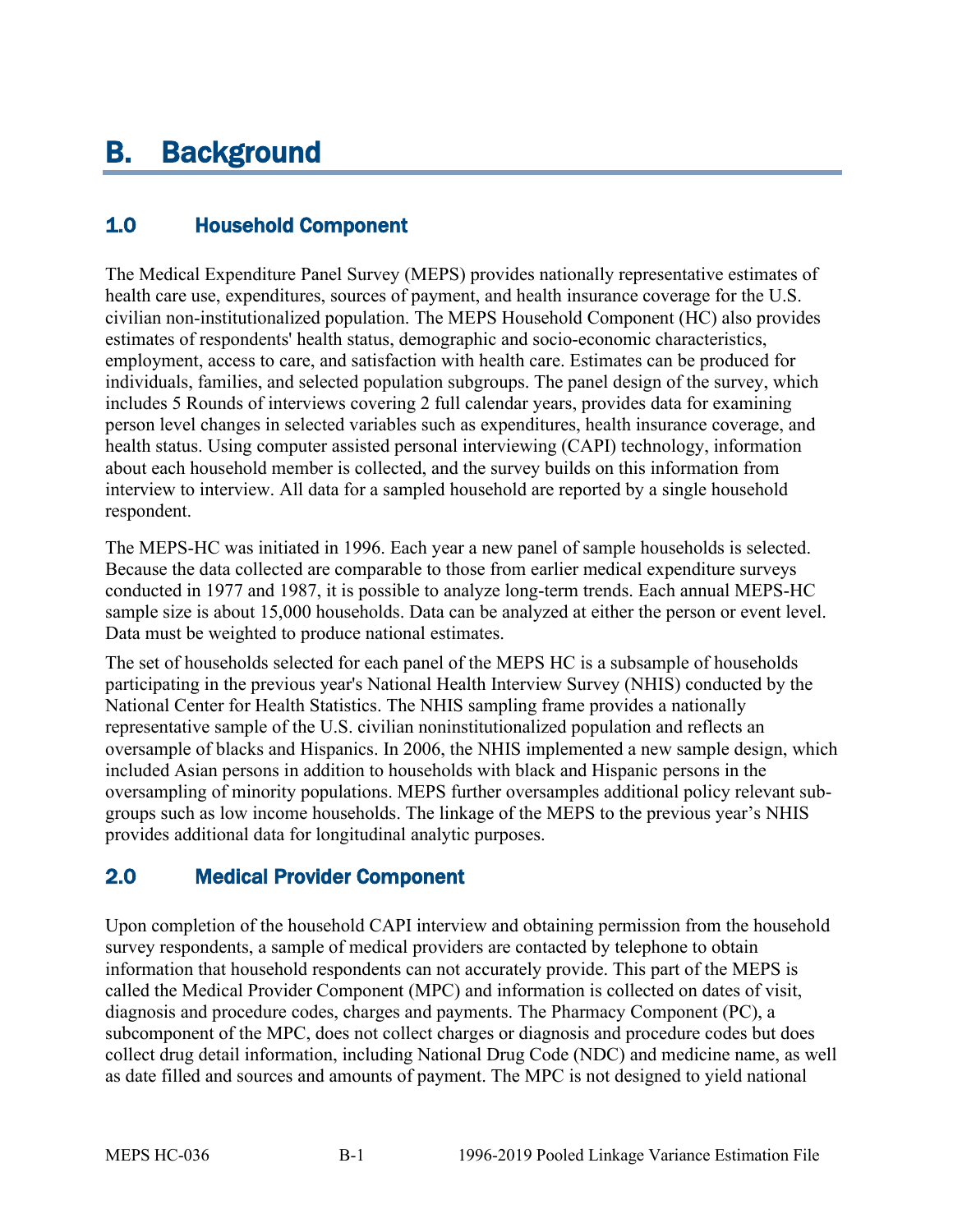estimates. It is primarily used as an imputation source to supplement/replace household reported expenditure information.

#### <span id="page-4-0"></span>3.0 Survey Management

MEPS HC and MPC data are collected under the authority of the Public Health Service Act. Data are collected under contract with Westat, Inc. (MEPS HC) and Research Triangle Institute (MEPS MPC). Data sets and summary statistics are edited and published in accordance with the confidentiality provisions of the Public Health Service Act and the Privacy Act. The National Center for Health statistics (NCHS) provides consultation and technical assistance.

As soon as data collection and editing are completed, the MEPS survey data are released to the public in staged releases of summary reports, micro data files, and tables via the MEPS web site: [https://meps.ahrq.gov/mepsweb/.](https://meps.ahrq.gov/mepsweb/) Selected data can be analyzed through MEPSnet, an on-line interactive tool designed to give data users the capability to statistically analyze MEPS data in a menu-driven environment.

Additional information on MEPS is available from the MEPS project manager or the MEPS public use data manager at the Center for Financing Access and Cost Trends, Agency for Healthcare Research and Quality, 5600 Fishers Ln, Rockville, MD 20857 (Ph: 301-427-1406).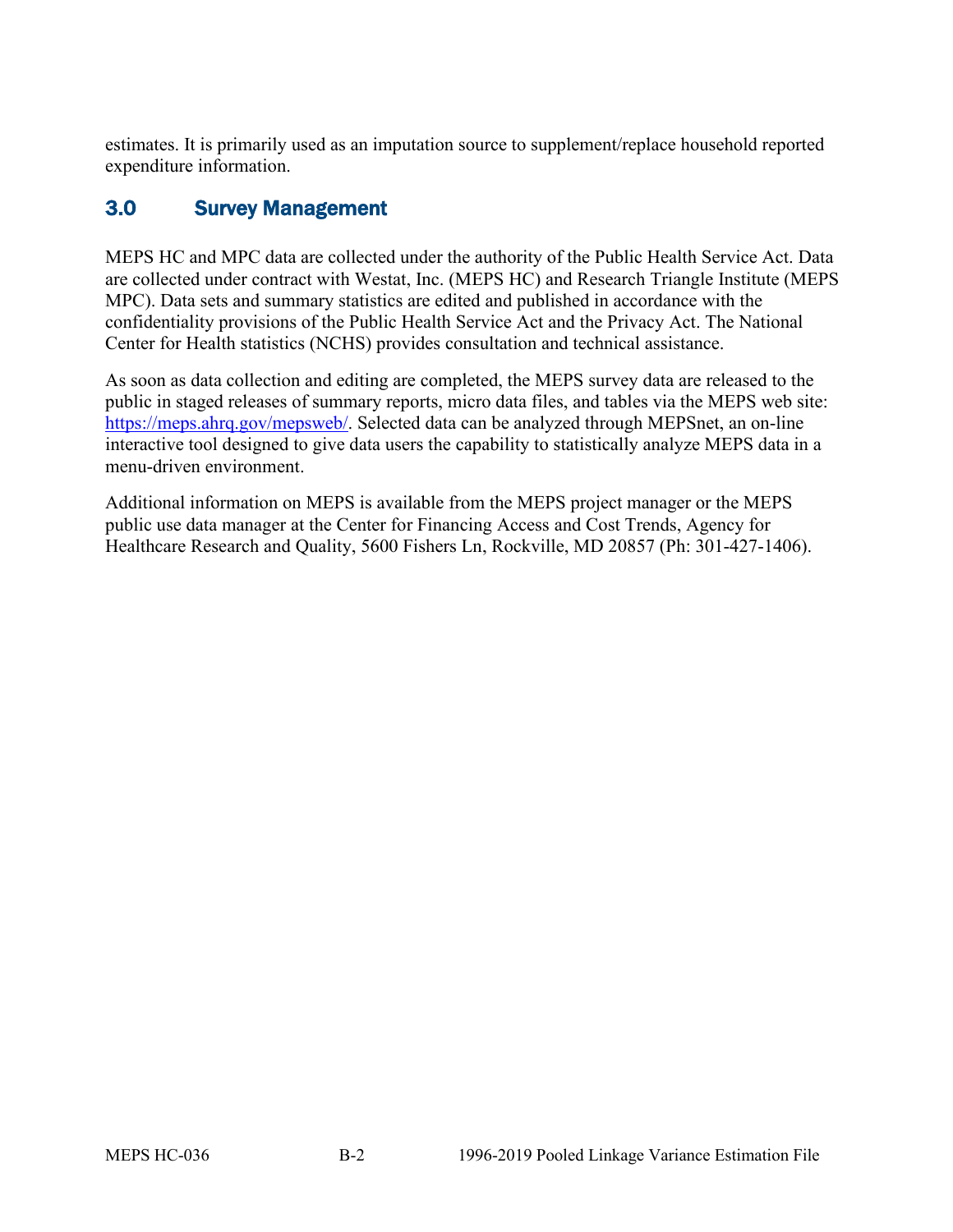#### <span id="page-5-1"></span><span id="page-5-0"></span>1.0 General Information

To facilitate analysis of subpopulations and/or low prevalence events, it may be desirable to pool together (i.e. combine) more than one year of MEPS-HC data to yield sample sizes large enough to generate reliable estimates. MEPS-HC samples in most years are not completely independent because households are drawn from the same sample geographic areas and many persons are in the sample for two consecutive years (see MEPS-HC Methodology Reports for more details at [https://meps.ahrq.gov/mepsweb/\)](https://meps.ahrq.gov/mepsweb/). Despite this lack of independence, it is valid to pool multiple years of MEPS-HC data and keep all observations in the analysis because each year of the MEPS-HC is designed to be nationally representative. However, to obtain appropriate standard errors when pooling years of MEPS-HC data, it is necessary to specify a common variance structure that properly reflects the complex sample design of the MEPS.

This HC-036 file contains the proper variance structure to use when making estimates from MEPS data that have been pooled over multiple years and where one or more years are from 1996-2001 or 2019. Prior to 2002 and also in 2019, each annual MEPS public use file was released with a variance structure unique to the particular MEPS sample in that year. The variance structure in this HC-036 file reconciles the differences in the variance units between the units on the released annual MEPS public use files.

Starting in 2002, the annual MEPS public use files were released with a common variance structure (except in 2019) that allows users to pool data from 2002 and forward except 2019. This common variance structure is not compatible with the structure on the annual PUFs released prior to 2002 and also in 2019. Therefore, it is necessary to use the variance structure on this HC-036 dataset when pooling data from MEPS years prior to 2002 and also from 2019. The following table presents some scenarios to clarify when analysts should use the variance structure in this HC-036 file.

| <b>MEPS Years Pooled</b> |      |      |      |                  |      |                                 |
|--------------------------|------|------|------|------------------|------|---------------------------------|
| ~12001                   | 2001 | 2002 | 2003 | $2004 -$<br>2018 | 2019 | Which variance structure to use |
|                          |      |      |      |                  |      | $HC-036$                        |
|                          |      |      |      |                  |      | $HC-036$                        |
|                          |      |      |      |                  |      | Annual PUFs                     |
|                          |      |      |      |                  |      | <b>Annual PUFs</b>              |
|                          |      |      |      |                  |      | HC-036                          |

In the first scenario, only MEPS data from years prior to 2002 are pooled together. In this case, analysts must use the variance structure in HC-036. In the second scenario, data from years prior to 2002 are pooled together with data from 2002 and forward up to 2018. The variance structure from HC-036 must be used in this circumstance as well. In the third and fourth scenarios, no data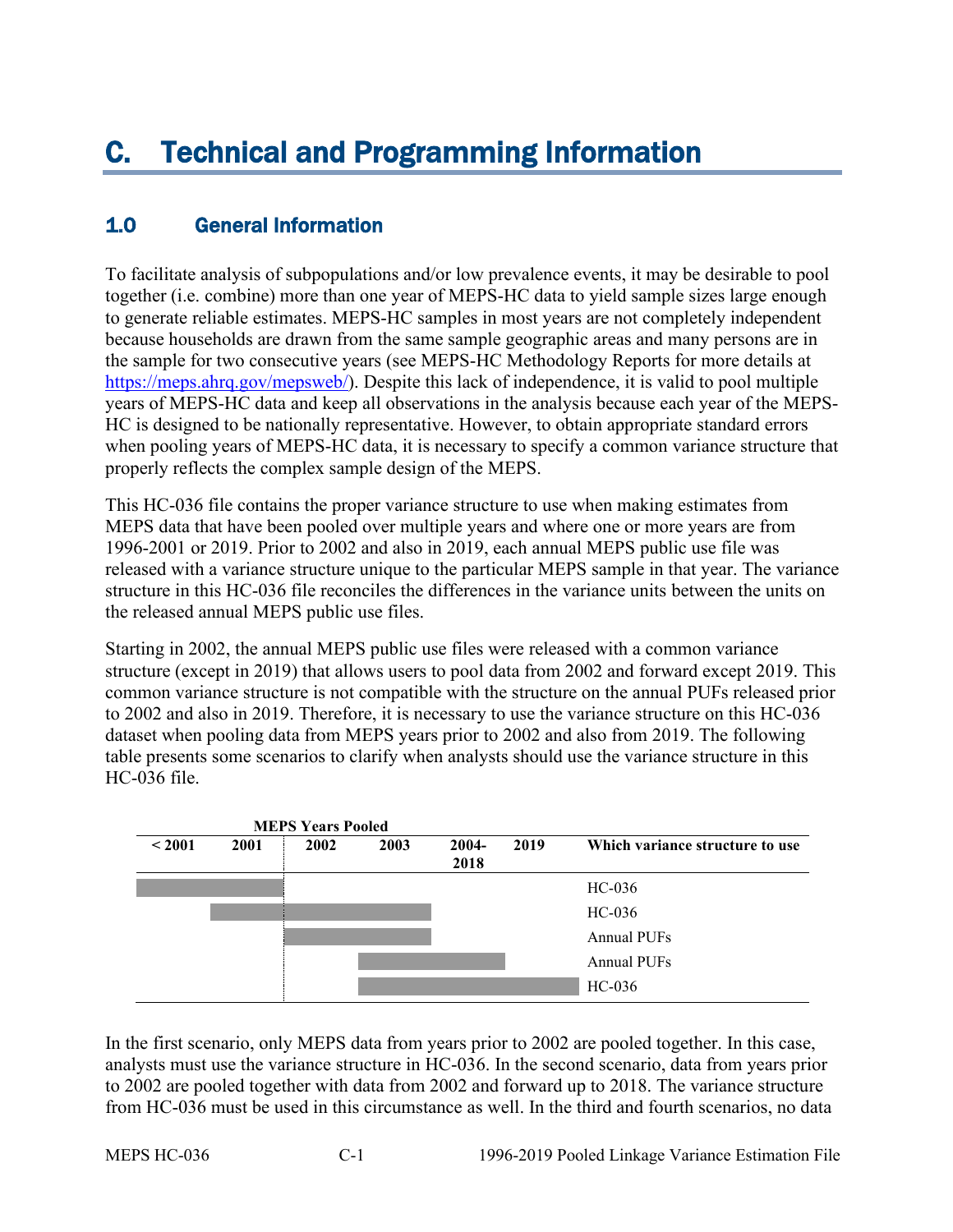from years prior to 2002 or from 2019 are pooled. In both of these cases, analysts should use the variance structure on the released annual public use files. In the last scenario, data from year 2019 are pooled with other years. The variance structure from HC-036 must be used in this circumstance as well. In no circumstance should the variance structure on the annual PUFs be combined with the variance structure on the HC-036 dataset.

The variables STRA9619 (stratum of the primary sampling unit) and PSU9619 (primary sampling unit) in this HC-036 dataset provide the appropriate sample design information needed by survey procedures in software packages that implement the with-replacement Taylor series linearization method to obtain estimates of complex sample variances.

The variables BRR1 – BRR128 in the HC-036BRR dataset

[\(https://meps.ahrq.gov/mepsweb/data\\_stats/download\\_data\\_files\\_detail.jsp?cboPufNumber=HC-](https://meps.ahrq.gov/mepsweb/data_stats/download_data_files_detail.jsp?cboPufNumber=HC-036BRR)[036BRR\)](https://meps.ahrq.gov/mepsweb/data_stats/download_data_files_detail.jsp?cboPufNumber=HC-036BRR) provide a comparable replicate sample design structure. These replicates can be incorporated in software package survey procedures that implement the balanced repeated replication (BRR) method to produce estimates of complex sample variances.

#### <span id="page-6-0"></span>2.0 Data File Information

Released as an ASCII data file (with SAS®, STATA®, SPSS®, and R user statements) and in SAS Transport file, a SAS V9 file, a XLSX file, and a Stata file, the HC-036 file contains 433,143 records corresponding to the number of unique persons in MEPS from 1996-2019, with the exception of Panel 22 persons who appear in both the 2017 and 2018 HC files. The format for DUPERSID changed in 2018 requiring that HC-036 include these persons twice, one time with their 2017 DUPERSID and then again with their 2018 DUPERSID. These records contain the standard MEPS-HC person level ID variables (DUPERSID + PANEL), as well as the pooled variance estimation structure (STRA9619 and PSU9619).

There is a record for each unique person appearing in any of the 1996-2019 MEPS HC full year person level public use files: HC-012, HC-020, HC-028, HC-038, HC-050, HC-060, HC-070, HC-079, HC-089, HC-097, HC-105, HC-113, HC-121, HC-129, HC-138, HC-141, HC-155, HC-163, HC-171, HC-181, HC-192, HC-201, HC-209, and HC-216. These data sets have a combined total of 781,151 records; however, as each person may appear in one or two of these data sets, the number of records with unique DUPERSID in HC-036 (433,733) is fewer than the total number of records on the annual files.

#### <span id="page-6-1"></span>3.0 Linking Instructions

The following steps should be taken to create a pooled analysis dataset.

1. Create a dataset for each year containing the person- and/or event-level records of all persons to be included in the analysis. Keep the unique person identifier (DUPERSID and PANEL), the person-level sampling weight, any classification variables (e.g., sex, race/ethnicity) and response variables (e.g., total expenditure amount, number of prescription drug purchases, etc.) to be used in the data analysis.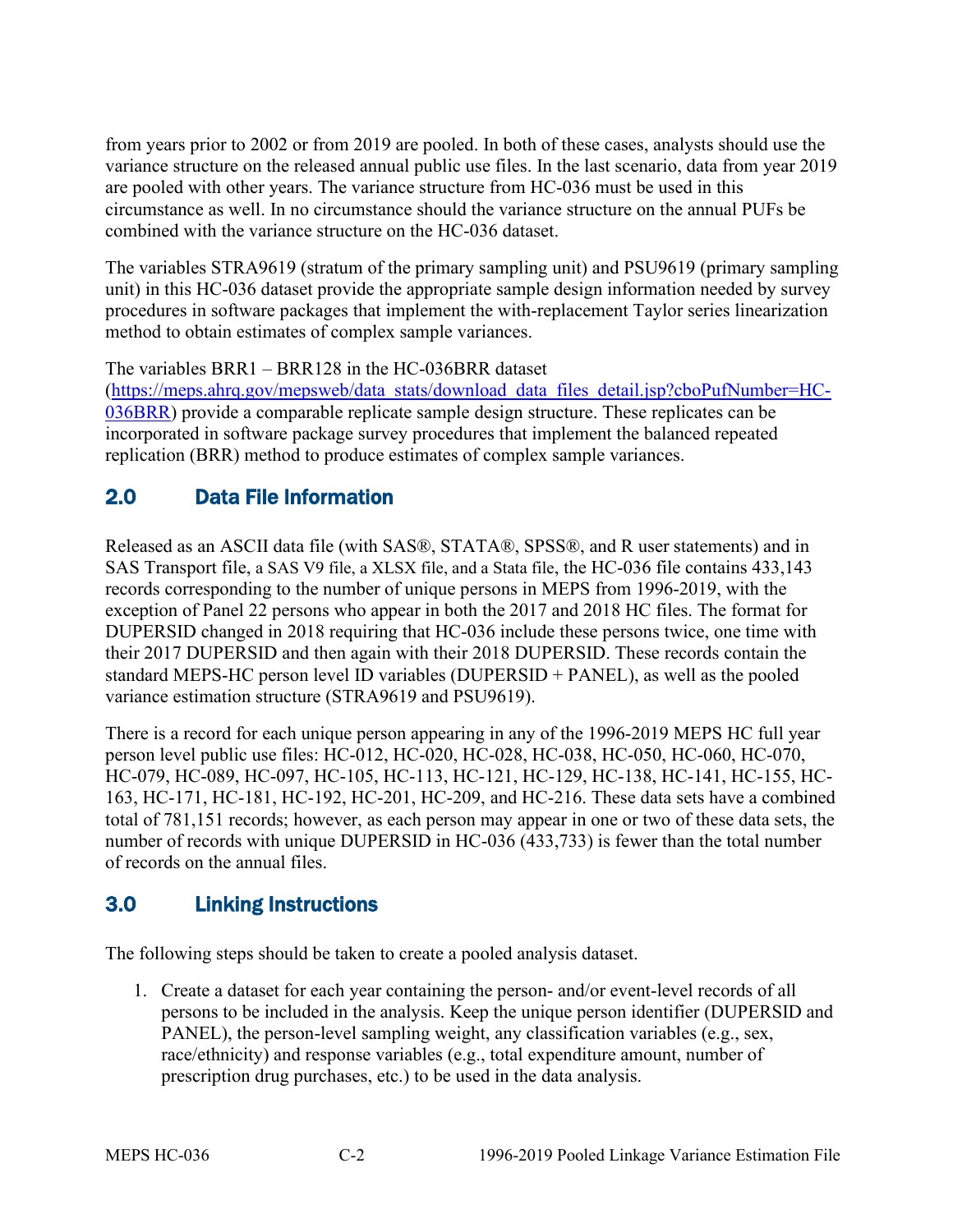2. Reconcile the discrepancies in variable names. For all years, most variable names on the annual public use files contain a 2-digit year suffix. For instance, in the 1997 consolidated person-level file (HC-020) the panel variable is called PANEL97, the total annual expenditure amount variable is called TOTEXP97 and the sampling weight variable is called WTDPER97. But in the 2003 dataset (HC-079) these same variables are named PANEL03, TOTEXP03 and PERWT03F, respectively, and in the 1996 dataset (HC-012) the total expenditure and sampling weight variables are named TOTEXP96 and WTDPER96, respectively, and the panel variable is missing (users should assign a value of 1 for each record in HC-012). Starting in 2005, the panel variable is simply named PANEL (no year suffix). As illustrated below, the variable names must be made consistent before pooling the data.

| 1996 (HC-012)                                                             | 1997 (HC-020)                                                                             | 2003 (HC-079)                                                                                                                                                                                    | <b>Combined dataset</b>                                                                                                                                                                    |
|---------------------------------------------------------------------------|-------------------------------------------------------------------------------------------|--------------------------------------------------------------------------------------------------------------------------------------------------------------------------------------------------|--------------------------------------------------------------------------------------------------------------------------------------------------------------------------------------------|
| <b>DUPERSID</b><br>calculated PANEL<br>WTDPER96<br><b>SEX</b><br>TOTEXP96 | DUPERSID<br>PANEL <sub>97</sub><br>WTDPER97<br>,,,,,,,,,,,,,,,,<br><b>SEX</b><br>TOTEXP97 | <br>,,,,,,,,,,,,,,,,,,,,,,,,,,,,,,,,,,,,,,<br><br><b>DUPERSID</b><br>,,,,,,,,,,,,,,,,,,,,,,<br>PANEL03<br>PERWT03F<br>1100000000000000000000<br><b>SEX</b><br>TOTEXP03<br>1000000000000000000000 | <b>DUPERSID</b><br>PANEL<br><b>PERWT</b><br><b>SEX</b><br><b>TOTEXP</b><br><b>DUPERSID</b><br>PANEL<br>PERWT<br>SEX<br>TOTEXP<br><b>DUPERSID</b><br>PANEL<br>PERWT<br><b>SEX</b><br>TOTEXP |

- 3. Create a pooled analysis dataset by simply combining the individual-year datasets (e.g., the records from the 1996 and 1997 files). In other words, the number of records in the pooled file will equal the sum of the record counts for the individual annual files being pooled.
- 4. Attach the pooled variance structure to the pooled analysis dataset by merging the variables STRA9619 and PSU9619 from this HC-036 file to the pooled analysis dataset by DUPERSID and PANEL keeping all records in the pooled analysis dataset only. Depending on the software being used to manage the datasets, the pooled analysis dataset may need to be sorted by DUPERSID and PANEL prior to merging. This step will add two additional variables to the pooled file (STRA9619 and PSU9619) but have no impact on the number of records.

#### <span id="page-7-0"></span>4.0 Adjustment of Analytic Weight Variable

It is generally recommended that analysts adjust the analytic weight variable by dividing it by the number of years being pooled. The sum of these adjusted weights represents the average annual population size for the pooled period (rather than the sum of the population sizes across multiple